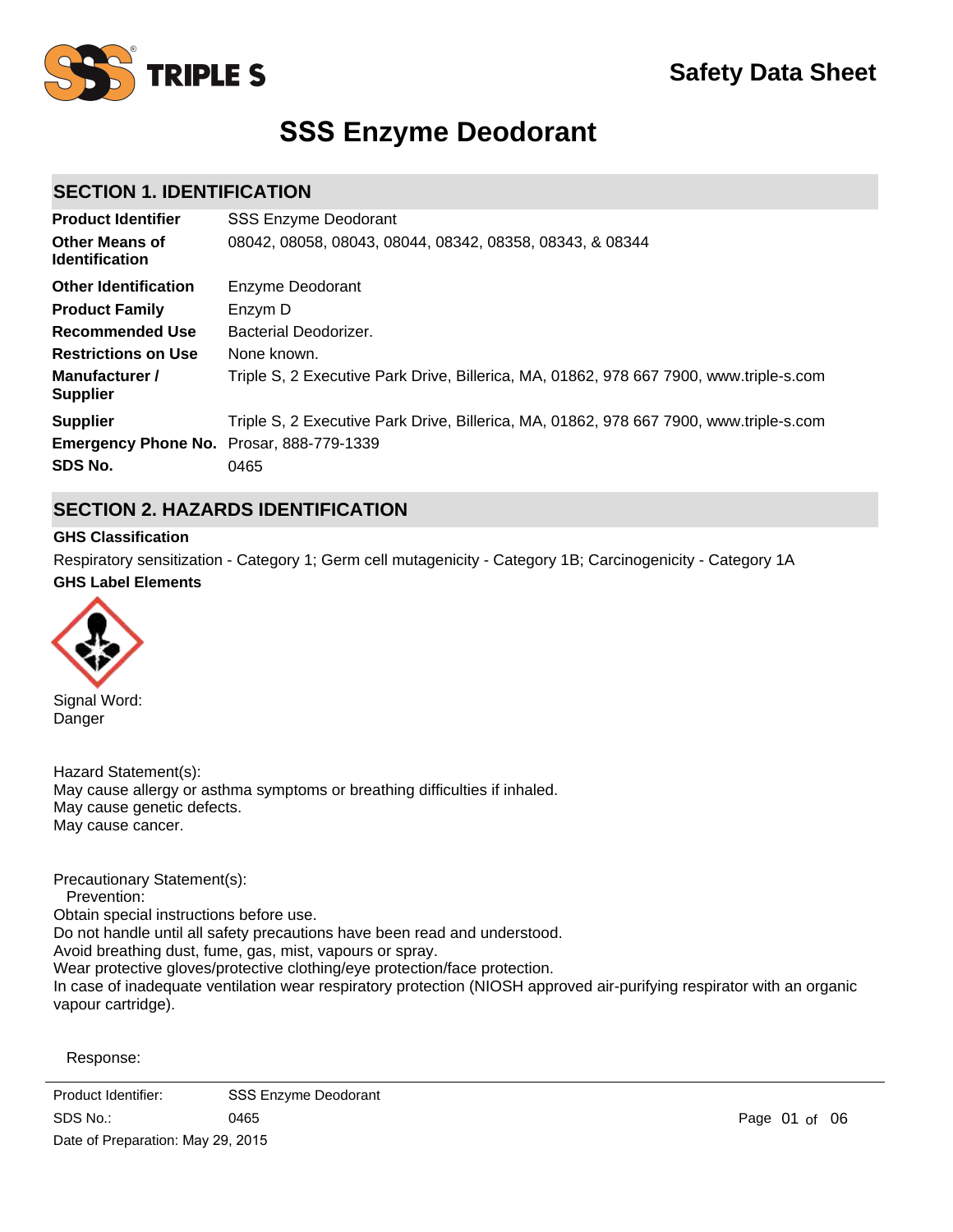IF INHALED: If breathing is difficult, remove person to fresh air and keep comfortable for breathing. IF exposed or concerned: Get medical advice/attention. If experiencing respiratory symptoms: Call a POISON CENTRE/doctor.

 Storage: Store locked up.

Disposal:

Dispose of contents/container in accordance with local, regional, national and international regulations. **Other Hazards**

None known.

# **SECTION 3. COMPOSITION/INFORMATION ON INGREDIENTS**

Mixture:

| <b>Chemical Name</b>                                                       | <b>CAS No.</b> | %     | <b>Other Identifiers</b> |
|----------------------------------------------------------------------------|----------------|-------|--------------------------|
| Other components below reportable Levels                                   | No CAS         | 98.73 |                          |
| Poly(oxy-1,2-ethanediyl), alpha-octyl- omega<br>-hydroxy-                  | 27252-75-1     | 0.54  |                          |
| Benzene, 1,1'-oxybis-, tetrapropylene derivs.,<br>sulfonated, sodium salts | 119345-04-9    | 0.5   |                          |
| Fragrance                                                                  | No CAS         | 0.23  |                          |

# **SECTION 4. FIRST-AID MEASURES**

### **First-aid Measures**

### **Inhalation**

Call a Poison Centre or doctor if you feel unwell or are concerned.

### **Skin Contact**

Wash gently and thoroughly with lukewarm, gently flowing water and mild soap for 5 minutes.

### **Eye Contact**

Rinse the contaminated eye(s) with lukewarm, gently flowing water for 5 minutes, while holding the eyelid(s) open. If eye irritation persists, get medical advice/attention.

#### **Ingestion**

Rinse mouth with water. Call a Poison Centre or doctor if you feel unwell or are concerned.

#### **First-aid Comments**

If exposed or concerned, get medical advice/attention.

### **Most Important Symptoms and Effects, Acute and Delayed**

If in eyes:

May cause mild irritation.

**Immediate Medical Attention and Special Treatment**

#### **Special Instructions**

Not applicable.

#### **Medical Conditions Aggravated by Exposure**

None known.

# **SECTION 5. FIRE-FIGHTING MEASURES**

| Product Identifier:  | <b>SSS Enzyme Deodorant</b> |
|----------------------|-----------------------------|
| SDS No.:             | 0465                        |
| Date of Preparation: | May 29, 2015                |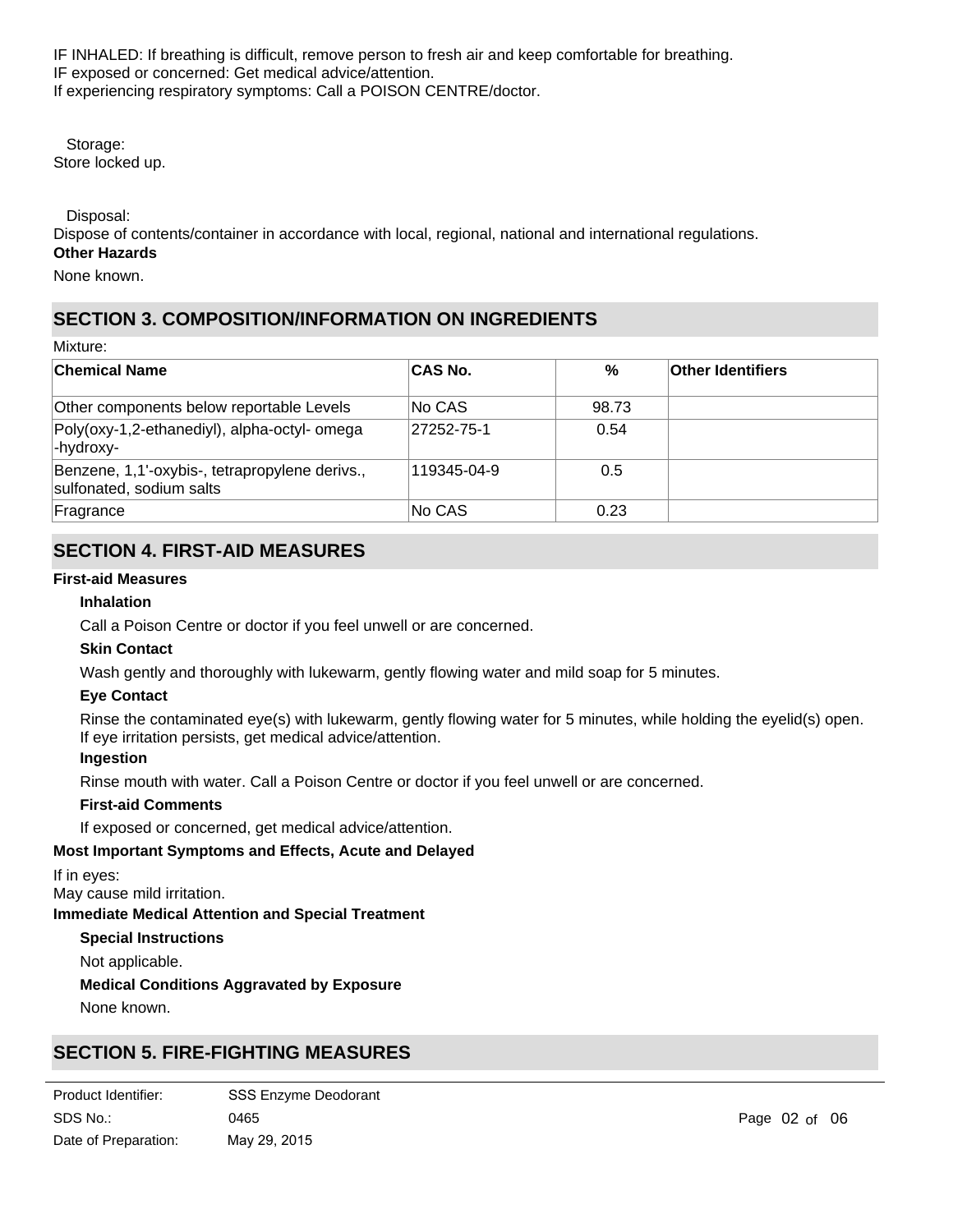# **Extinguishing Media**

### **Suitable Extinguishing Media**

Not combustible. Use extinguishing agent suitable for surrounding fire.

**Unsuitable Extinguishing Media**

None known.

### **Specific Hazards Arising from the Chemical**

Does not burn.

This product presents no unusual hazards in a fire situation.

Not known to generate any hazardous decomposition products in a fire.

# **Special Protective Equipment and Precautions for Fire-fighters**

No special precautions are necessary.

Chemical protective clothing (e.g. chemical splash suit) and positive pressure SCBA may be necessary.

# **SECTION 6. ACCIDENTAL RELEASE MEASURES**

### **Personal Precautions, Protective Equipment, and Emergency Procedures**

No special precautions are necessary.

#### **Environmental Precautions**

It is good practice to prevent releases into the environment.

### **Methods and Materials for Containment and Cleaning Up**

No special clean-up methods are necessary.

# **SECTION 7. HANDLING AND STORAGE**

#### **Precautions for Safe Handling**

No special handling precautions are necessary.

It is good practice to: avoid breathing product; avoid skin and eye contact and wash hands after handling.

#### **Conditions for Safe Storage**

Store in an area that is: cool, dry.

# **SECTION 8. EXPOSURE CONTROLS/PERSONAL PROTECTION**

#### **Control Parameters**

Not available. **Appropriate Engineering Controls Individual Protection Measures Skin Protection Respiratory Protection Eye/Face Protection** Consult local authorities for provincial or state exposure limits. Not required, if used as directed. Do not get in eyes. The hazard potential of this product is relatively low. General ventilation is usually adequate.

Not normally required if product is used as directed.

# **SECTION 9. PHYSICAL AND CHEMICAL PROPERTIES**

#### **Appearance** liquid. **Odour** Fragrant (Fragrance) **Odour Threshold** Not available **Basic Physical and Chemical Properties** SDS No.: Date of Preparation: 0465 **Page 03 of 06** Product Identifier: SSS Enzyme Deodorant May 29, 2015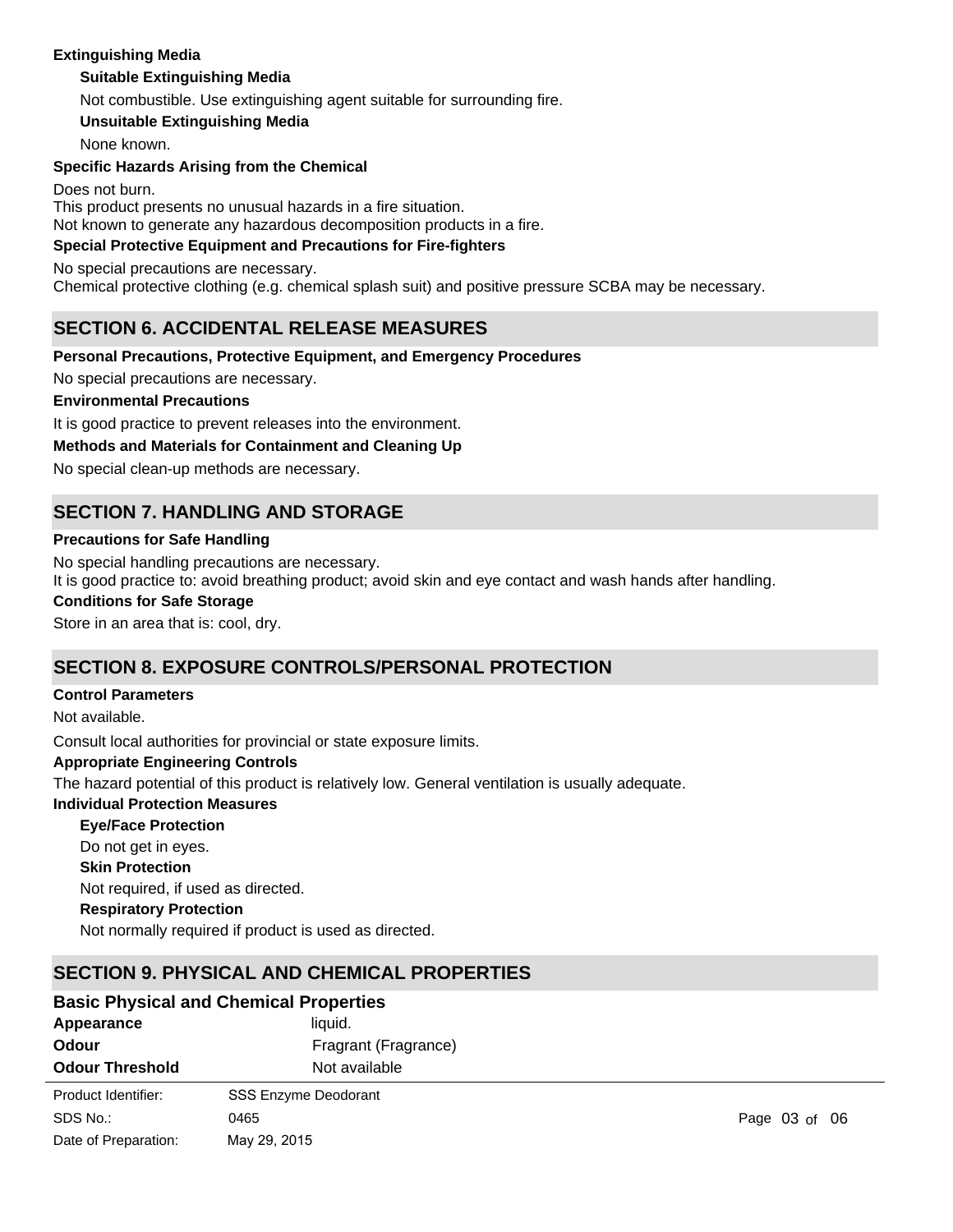| рH                                                         | Not available                                  |
|------------------------------------------------------------|------------------------------------------------|
| <b>Melting Point/Freezing Point</b>                        | Not available (freezing)                       |
| <b>Initial Boiling Point/Range</b>                         | Not available                                  |
| <b>Flash Point</b>                                         | $> 200$ °F (93 °C)                             |
| <b>Evaporation Rate</b>                                    | Not available                                  |
| Flammability (solid, gas)                                  | Not applicable                                 |
| Upper/Lower Flammability or<br><b>Explosive Limit</b>      | Not applicable (upper); Not applicable (lower) |
| <b>Vapour Pressure</b>                                     | Not available                                  |
| Vapour Density (air $= 1$ )                                | Not available                                  |
| Relative Density (water $= 1$ )                            | Not available                                  |
| <b>Partition Coefficient,</b><br>n-Octanol/Water (Log Kow) | Not available                                  |
| <b>Auto-ignition Temperature</b>                           | Not applicable                                 |
| <b>Other Information</b>                                   |                                                |
| <b>Physical State</b>                                      | Liquid                                         |

# **SECTION 10. STABILITY AND REACTIVITY**

**Chemical Stability** Normally stable. **Conditions to Avoid** None known. **Incompatible Materials** None known. **Hazardous Decomposition Products** None known. **Possibility of Hazardous Reactions** None known. **Reactivity** None known.

# **SECTION 11. TOXICOLOGICAL INFORMATION**

LC50: No information was located. LD50 (oral): No information was located. **Skin Corrosion/Irritation** No information was located. Not irritating. **Serious Eye Damage/Irritation** No information was located. LD50 (dermal): No information was located. **Acute Toxicity** Inhalation; skin contact; eye contact; ingestion. **Likely Routes of Exposure**

**STOT (Specific Target Organ Toxicity) - Single Exposure Inhalation**

SDS No.: Date of Preparation: 0465 **Page 04 of 06** Product Identifier: SSS Enzyme Deodorant May 29, 2015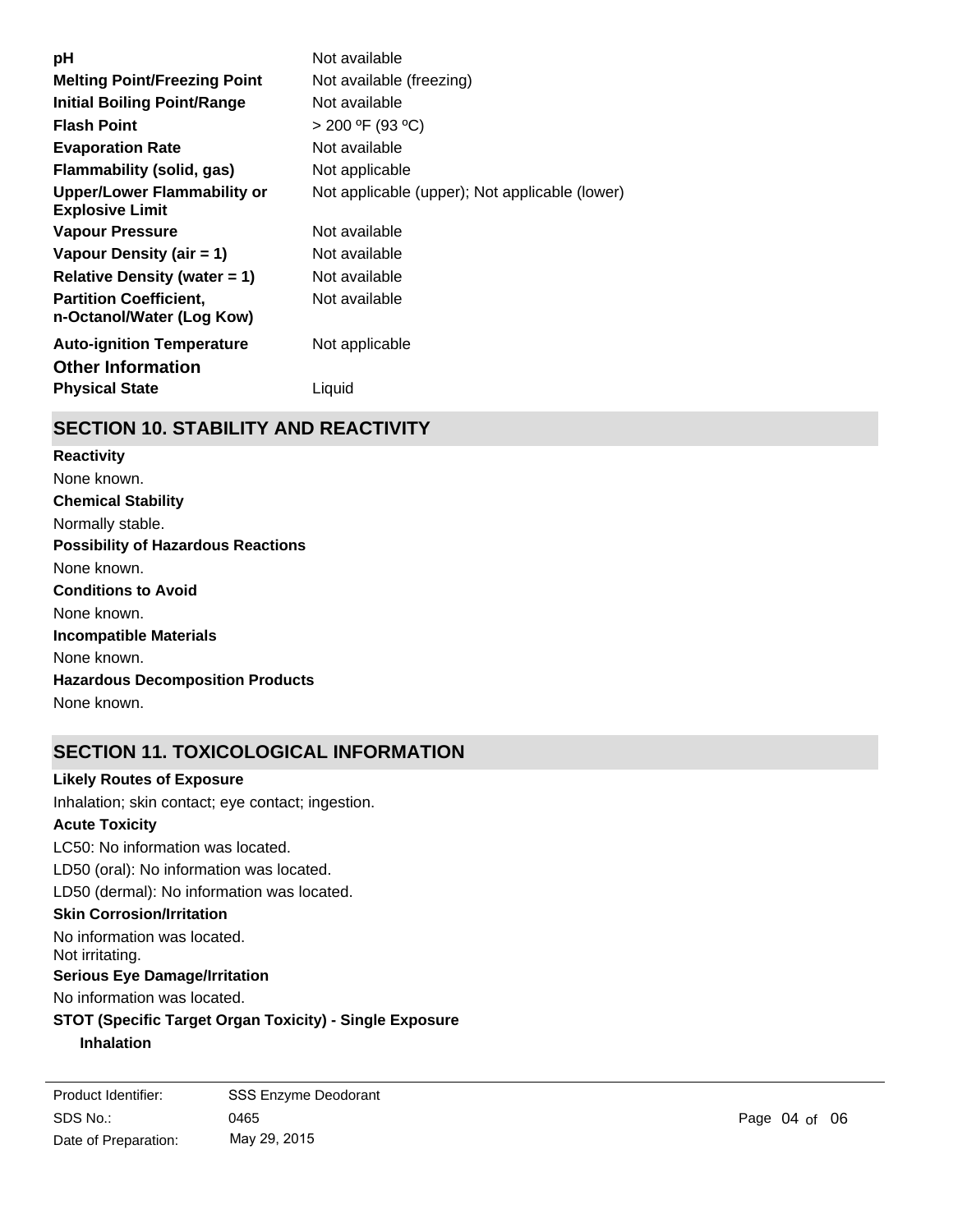No information was located.

### **Skin Absorption**

No information was located.

# **Ingestion**

No information was located.

# **Aspiration Hazard**

Not known to be an aspiration hazard.

# **STOT (Specific Target Organ Toxicity) - Repeated Exposure**

No information was located.

### **Respiratory and/or Skin Sensitization**

No information was located.

### **Reproductive Toxicity**

**Development of Offspring**

- No information was located.
- **Sexual Function and Fertility**
- No information was located.

# **Effects on or via Lactation**

No information was located.

### **Germ Cell Mutagenicity**

No information was located.

### **Interactive Effects**

No information was located.

No information was located for: Skin Corrosion/Irritation, Serious Eye Damage/Irritation, STOT (Specific Target Organ Toxicity) - Single Exposure, STOT (Specific Target Organ Toxicity) - Repeated Exposure, Respiratory and/or Skin Sensitization, Carcinogenicity, Development of Offspring, Sexual Function and Fertility, Germ Cell Mutagenicity, Interactive Effects

# **SECTION 12. ECOLOGICAL INFORMATION**

Environmental information was not located.

### **Toxicity**

### **Acute Aquatic Toxicity**

| <b>Chemical Name</b>                                         | ∣LC50 Fish | <b>IEC50 Crustacea</b>                                      | <b>ErC50 Aquatic</b><br>Plants | ErC50 Algae |
|--------------------------------------------------------------|------------|-------------------------------------------------------------|--------------------------------|-------------|
| Poly(oxy-1,2-ethanediyl),<br>alpha-octyl- omega<br>-hvdroxv- |            | $ $ > 100 mg/L (Daphnia)<br>magna (water flea);<br>48-hour) |                                |             |

### **Persistence and Degradability**

No information was located.

#### **Bioaccumulative Potential**

No information was located.

#### **Mobility in Soil**

No information was located.

# **Other Adverse Effects**

There is no information available.

# **SECTION 13. DISPOSAL CONSIDERATIONS**

### **Disposal Methods**

| Product Identifier:  | <b>SSS Enzyme Deodorant</b> |
|----------------------|-----------------------------|
| SDS No.:             | 0465                        |
| Date of Preparation: | May 29, 2015                |